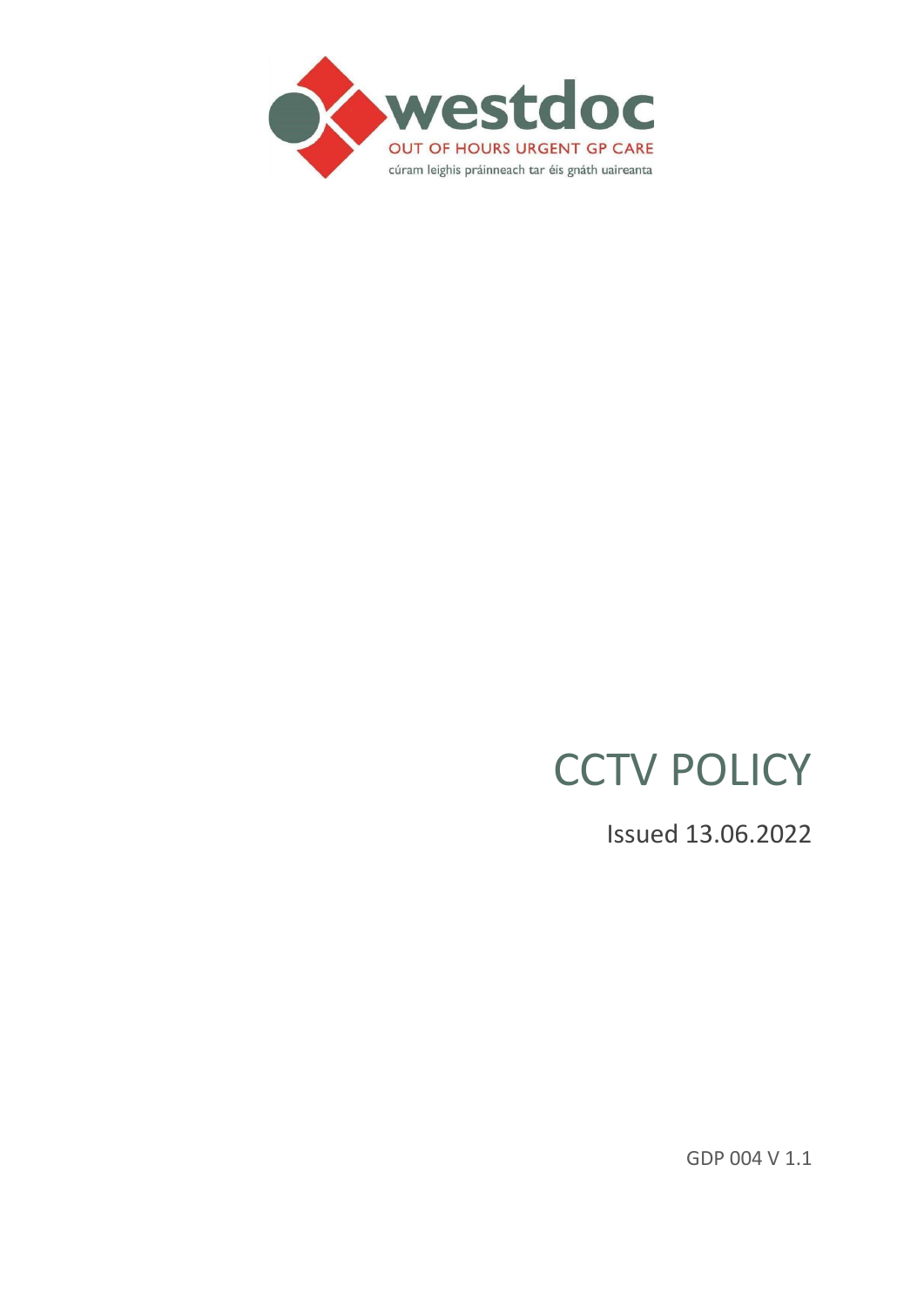## **1. PURPOSE**

This policy seeks to provide guidance, information, and transparency related to the use of CCTV and CCTV footage across the Organisation.

\_\_\_\_\_\_\_\_\_\_\_\_\_\_\_\_\_\_\_\_\_\_\_\_\_\_\_\_\_\_\_\_\_\_\_\_\_\_\_\_\_\_\_\_\_\_\_\_\_\_\_\_\_\_\_\_\_\_\_\_\_\_\_\_\_\_\_\_\_\_\_\_\_\_\_\_\_\_\_\_\_\_\_\_\_\_\_\_\_\_\_\_\_\_\_\_\_\_\_\_\_\_\_\_\_\_\_\_\_\_\_\_\_

 $\mathcal{L}_\text{max}$  , and the contribution of the contribution of the contribution of the contribution of the contribution of the contribution of the contribution of the contribution of the contribution of the contribution of t

## **2. SCOPE**

This policy applies to Westdoc and CIT.

### **3. DEFINITIONS**

#### **Data Controller**

A Data Controller is defined as any person / entity who, whether alone or with others controls the purposes and means of processing of Personal Data as outlined under Article 4 of the General Data Protection Regulations GDPR 2018.

\_\_\_\_\_\_\_\_\_\_\_\_\_\_\_\_\_\_\_\_\_\_\_\_\_\_\_\_\_\_\_\_\_\_\_\_\_\_\_\_\_\_\_\_\_\_\_\_\_\_\_\_\_\_\_\_\_\_\_\_\_\_\_\_\_\_\_\_\_\_\_\_\_\_\_\_\_\_\_\_\_\_\_\_\_\_\_\_\_\_

#### **Personal Data**

Personal Data is defined in Article 4 (1) of the GDPR Regulations, it refers to any information relating to an identified or identifiable natural person. The Data Subject who can be identified, directly or indirectly. In particular, by reference to an identifier such as a name, number, location, DOB or to one or more factors specific to the physical, generic economic or social identify of that natural person.

#### **Data Subject**

This is a living person who is the subject matter of the Personal Data. It should be noted that the GDPR Regulations do not apply to deceased persons and to their data.

#### **Data Processing**

Data Processing has a wide definition and scope and it includes the following processes. It means performing an operation or series of operations. It covers collection, recording, storage, adaptation, or alteration of Data retrieved. Consultation, use disclosure by transmission, dissemination or otherwise making available alignment or combination restriction, erasure or destruction of Data as described under Article 4 (2). These processes apply to both electronic and manual data.

## **Special Categories of Personal Data Article 9 (1) GDPR Regulations**

Article 9 (1) Relates to the processing of Personal Data, notably Special Category Data revealing racial or ethnic origin, political opinions, religious or philosophical beliefs or Trade Union Membership. The processing of generic Data, biometric Data for the purpose of uniquely identifying a natural person. Data concerning health, a natural person's sex life or sexual orientation is prohibited under Article 9. There are a number of exceptions to processing which are contained / outlined in Paragraph 1. They are also contained in Paragraphs 2 and 3 Article 9 and in Article 6 (1) sub sections (a) to (e) of the GDPR Regulations 2018.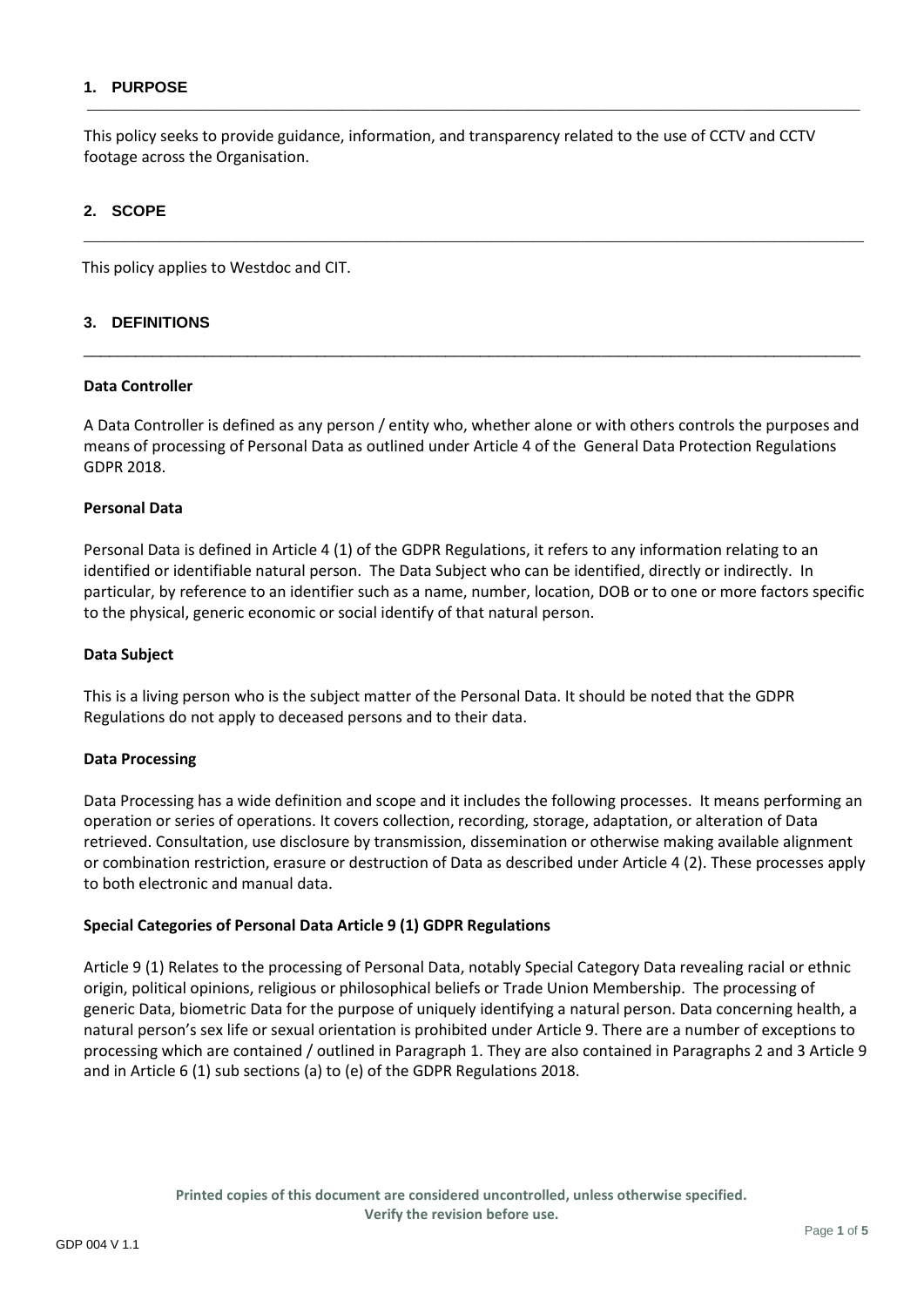### **4. RESPONSIBILITIES**

Westdoc Management are responsible for the enforcement of this policy.

#### **5. REQUIREMENT FOR CCTV SYSTEMS**

Westdoc operates in a highly controlled and regulated environment. To support this, CCTV installation and operation is necessary for the following:

**\_\_\_\_\_\_\_\_\_\_\_\_\_\_\_\_\_\_\_\_\_\_\_\_\_\_\_\_\_\_\_\_\_\_\_\_\_\_\_\_\_\_\_\_\_\_\_\_\_\_\_\_\_\_\_\_\_\_\_\_\_\_\_\_\_\_\_\_\_\_\_\_\_\_\_\_\_\_\_\_\_\_\_\_\_\_\_\_\_\_**

**\_\_\_\_\_\_\_\_\_\_\_\_\_\_\_\_\_\_\_\_\_\_\_\_\_\_\_\_\_\_\_\_\_\_\_\_\_\_\_\_\_\_\_\_\_\_\_\_\_\_\_\_\_\_\_\_\_\_\_\_\_\_\_\_\_\_\_\_\_\_\_\_\_\_\_\_\_\_\_\_\_\_\_\_\_\_\_\_\_\_**

- 1. CCTV cameras are required to monitor the security of premises and the Treatment Centres. Medication is stored and used in these centres and the use of CCTV is vital to protect and monitor property.
- 2. CCTV cameras are important for the support and safety of staff.
- 3. CCTV cameras are important for the prevention, detection, and investigation of a crime that may occur on Westdoc property.

#### **6. PRIVACY**

Westdoc as a Data Controller is mindful of concerns and recognizes that CCTV can be an intrusion into the privacy of individuals. Measures are outlined in this document to ensure that surveillance is not excessive.

**\_\_\_\_\_\_\_\_\_\_\_\_\_\_\_\_\_\_\_\_\_\_\_\_\_\_\_\_\_\_\_\_\_\_\_\_\_\_\_\_\_\_\_\_\_\_\_\_\_\_\_\_\_\_\_\_\_\_\_\_\_\_\_\_\_\_\_\_\_\_\_\_\_\_\_\_\_\_\_\_\_\_\_\_\_\_\_\_\_\_**

**\_\_\_\_\_\_\_\_\_\_\_\_\_\_\_\_\_\_\_\_\_\_\_\_\_\_\_\_\_\_\_\_\_\_\_\_\_\_\_\_\_\_\_\_\_\_\_\_\_\_\_\_\_\_\_\_\_\_\_\_\_\_\_\_\_\_\_\_\_\_\_\_\_\_\_\_\_\_\_\_\_\_\_\_\_\_\_\_\_\_**

## **7. CRITERIA FOR INSTALMENT OF CCTV SYSTEMS**

In advance of the installation of any CCTV system by Westdoc, the following criteria will be considered:

- 1. The purpose for the CCTV system has been clearly defined and that the footage is used for security and safety reasons.
- 2. Positioning of the CCTV cameras is near sensitive areas, e.g. the entrance point of the Treatment Centre, medicine stores, etc. They will not be situated in private areas such as toilets.
- 3. The CCTV footage will be stored in a safe and secure location for 30 days. Access will be limited to authorised individuals.

## **8. RETENTION OF CCTV FOOTAGE**

CCTV footage is retained for a period of 30 days. It is deleted following this 30-day period unless a request is made for particular CCTV footage.

**\_\_\_\_\_\_\_\_\_\_\_\_\_\_\_\_\_\_\_\_\_\_\_\_\_\_\_\_\_\_\_\_\_\_\_\_\_\_\_\_\_\_\_\_\_\_\_\_\_\_\_\_\_\_\_\_\_\_\_\_\_\_\_\_\_\_\_\_\_\_\_\_\_\_\_\_\_\_\_\_\_\_\_\_\_\_\_\_\_\_**

This period is specified in Section 8 of the Civil Liability and Courts Act 2004 for the purposes of defending a potential personal injury claim.

## **9. CCTV IN THE WORKPLACE**

Westdoc maintains the reasons outlined previously for the operation of CCTV cameras in the workplace. Staff, however, have legitimate expectations that their privacy will not be intruded upon disproportionately.

**\_\_\_\_\_\_\_\_\_\_\_\_\_\_\_\_\_\_\_\_\_\_\_\_\_\_\_\_\_\_\_\_\_\_\_\_\_\_\_\_\_\_\_\_\_\_\_\_\_\_\_\_\_\_\_\_\_\_\_\_\_\_\_\_\_\_\_\_\_\_\_\_\_\_\_\_\_\_\_\_\_\_\_\_\_\_\_\_\_\_**

**Printed copies of this document are considered uncontrolled, unless otherwise specified. Verify the revision before use.**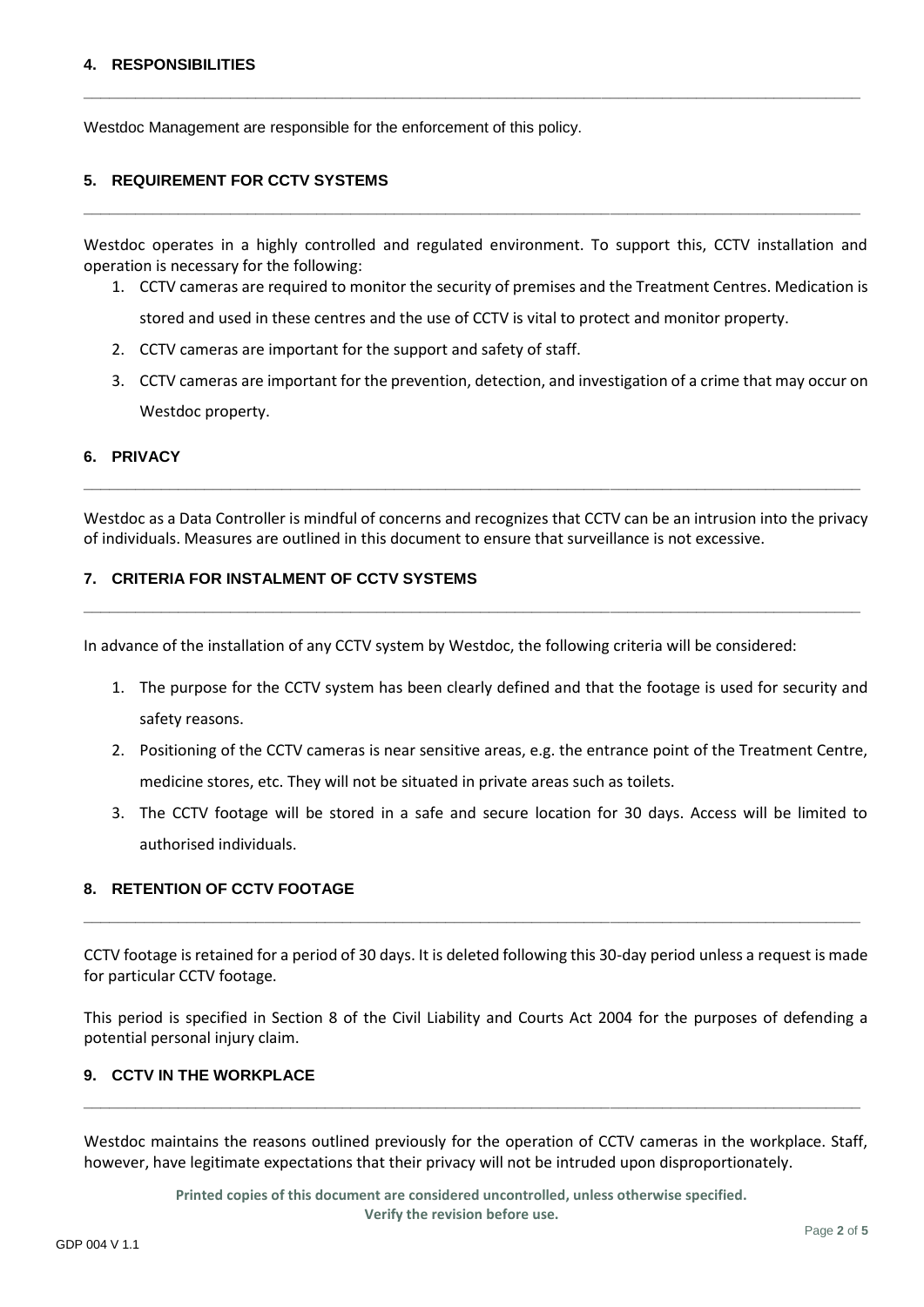CCTV cameras will be focused on particular areas of risk, avoiding areas where employees have increased privacy expectations such as break rooms, changing rooms, and toilets. Clear notification is given to staff where CCTV monitoring is taking place.

Westdoc may use CCTV footage for reasons such as investigation of gross misconduct or other disciplinary matters. However, it will only do this on a case-by-case basis.

# **10. DISCLOSURE OF CCTV FOOTAGE TO THIRD PARTIES**

There are occasions where Westdoc as a Data Controller is requested to disclose CCTV recordings to third parties for a purpose other than that for which it was originally obtained. For example, this may arise when a request is received from An Garda Síochána to provide footage to assist in the investigation of a criminal offence.

**\_\_\_\_\_\_\_\_\_\_\_\_\_\_\_\_\_\_\_\_\_\_\_\_\_\_\_\_\_\_\_\_\_\_\_\_\_\_\_\_\_\_\_\_\_\_\_\_\_\_\_\_\_\_\_\_\_\_\_\_\_\_\_\_\_\_\_\_\_\_\_\_\_\_\_\_\_\_\_\_\_\_\_\_\_\_\_\_\_\_**

Requests for footage may originate from:

- An Garda Síochána
- Insurance firms
- Solicitors

Such requests for copies of CCTV footage must be received in writing on foot of a formal request.

Emergency requests may be granted on verbal request, but must be promptly followed up in writing for the purposes of accountability.

A record of all third party requests for CCTV footage must be maintained by Westdoc.

# **11. PROVISION OF ACCESS TO CCTV FOOTAGE TO DATA SUBJECTS**

Data Protection Law provided a right of access by Data Subjects to their personal data. This applies to any individual who is identifiable from the image which has been recorded by a Westdoc CCTV camera.

**\_\_\_\_\_\_\_\_\_\_\_\_\_\_\_\_\_\_\_\_\_\_\_\_\_\_\_\_\_\_\_\_\_\_\_\_\_\_\_\_\_\_\_\_\_\_\_\_\_\_\_\_\_\_\_\_\_\_\_\_\_\_\_\_\_\_\_\_\_\_\_\_\_\_\_\_\_\_\_\_\_\_\_\_\_\_\_\_\_\_**

Upon receipt of a Data Access Request for CCTV footage, the Data Protection Officer will deal with them within one month. If they require a longer period of time, the data subject must be notified.

The Data Protection Officer may ask the Data Subject to specify the time and date of the footage requested to process the request.

If the Data Access Request is made after the 30-day retention period and the footage has been erased, the Data Subject will be advised of this. If the Data Access Request is made within the 30-day retention period, the footage should not be erased until the Data Access Request has been processed.

The format in which CCTV Footage is given to Data Subjects either on a disc or memory stick. If it is impossible to copy the footage from the CCTV system to another device for whatever reason, it is acceptable to provide picture stills for the duration of the recording in order to comply with the Data Access Request.

It may be the case where other individuals appear in the CCTV footage requested. They should be excluded from the footage. Where this is too difficult to pixelate or otherwise exclude third parties from the footage, the Data Protection Officer should seek the consent of all other parties identifiable in the footage.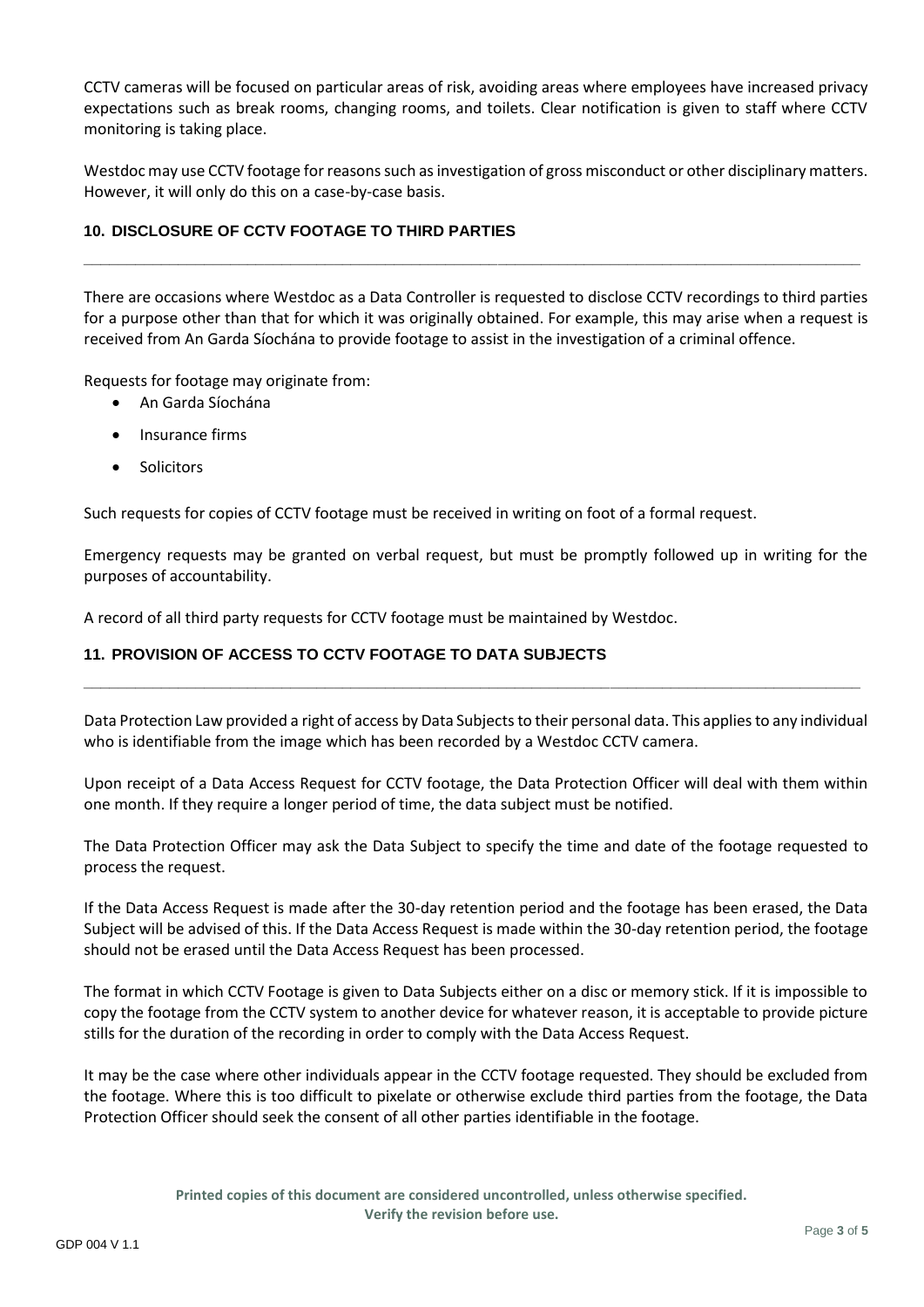The use of recording devices to obtain data without an individual's consent is permitted only in exceptional circumstances and on a case-by-case basis. It should only be carried out for purposes of preventing, detecting, investigating, and prosecuting offences.

**\_\_\_\_\_\_\_\_\_\_\_\_\_\_\_\_\_\_\_\_\_\_\_\_\_\_\_\_\_\_\_\_\_\_\_\_\_\_\_\_\_\_\_\_\_\_\_\_\_\_\_\_\_\_\_\_\_\_\_\_\_\_\_\_\_\_\_\_\_\_\_\_\_\_\_\_\_\_\_\_\_\_\_\_\_\_\_\_\_\_**

A Data Protection Impact Assessment (DPIA) must be carried out prior to the operation of any covert systems to clarify if the measures can be justified on the basis of necessity in order to achieve the purpose.

# **13. FACIAL RECOGNITION AND BIOMETRIC DATA**

Certain specific technical features on certain CCTV systems should be considered in determining the basis on which data can be lawfully processed.

**\_\_\_\_\_\_\_\_\_\_\_\_\_\_\_\_\_\_\_\_\_\_\_\_\_\_\_\_\_\_\_\_\_\_\_\_\_\_\_\_\_\_\_\_\_\_\_\_\_\_\_\_\_\_\_\_\_\_\_\_\_\_\_\_\_\_\_\_\_\_\_\_\_\_\_\_\_\_\_\_\_\_\_\_\_\_\_\_\_\_**

Facial Recognition Processing is subject to Article 9 of GDPR Regulations 2018.

# **14. DATA PROTECTION IMPACT ASSESSMENT**

Under Article 35(1) of the GDPR Regulations 2018, a DPIA is required to be carried out where processing data is likely to result in a high risk of harm to the Data Subject, e.g. a data breach. A DPIA should identity and mitigate against any risk arising from a new project.

**\_\_\_\_\_\_\_\_\_\_\_\_\_\_\_\_\_\_\_\_\_\_\_\_\_\_\_\_\_\_\_\_\_\_\_\_\_\_\_\_\_\_\_\_\_\_\_\_\_\_\_\_\_\_\_\_\_\_\_\_\_\_\_\_\_\_\_\_\_\_\_\_\_\_\_\_\_\_\_\_\_\_\_\_\_\_\_\_\_\_**

For this reason, a DPIA must be carried out before installing any new set of cameras.